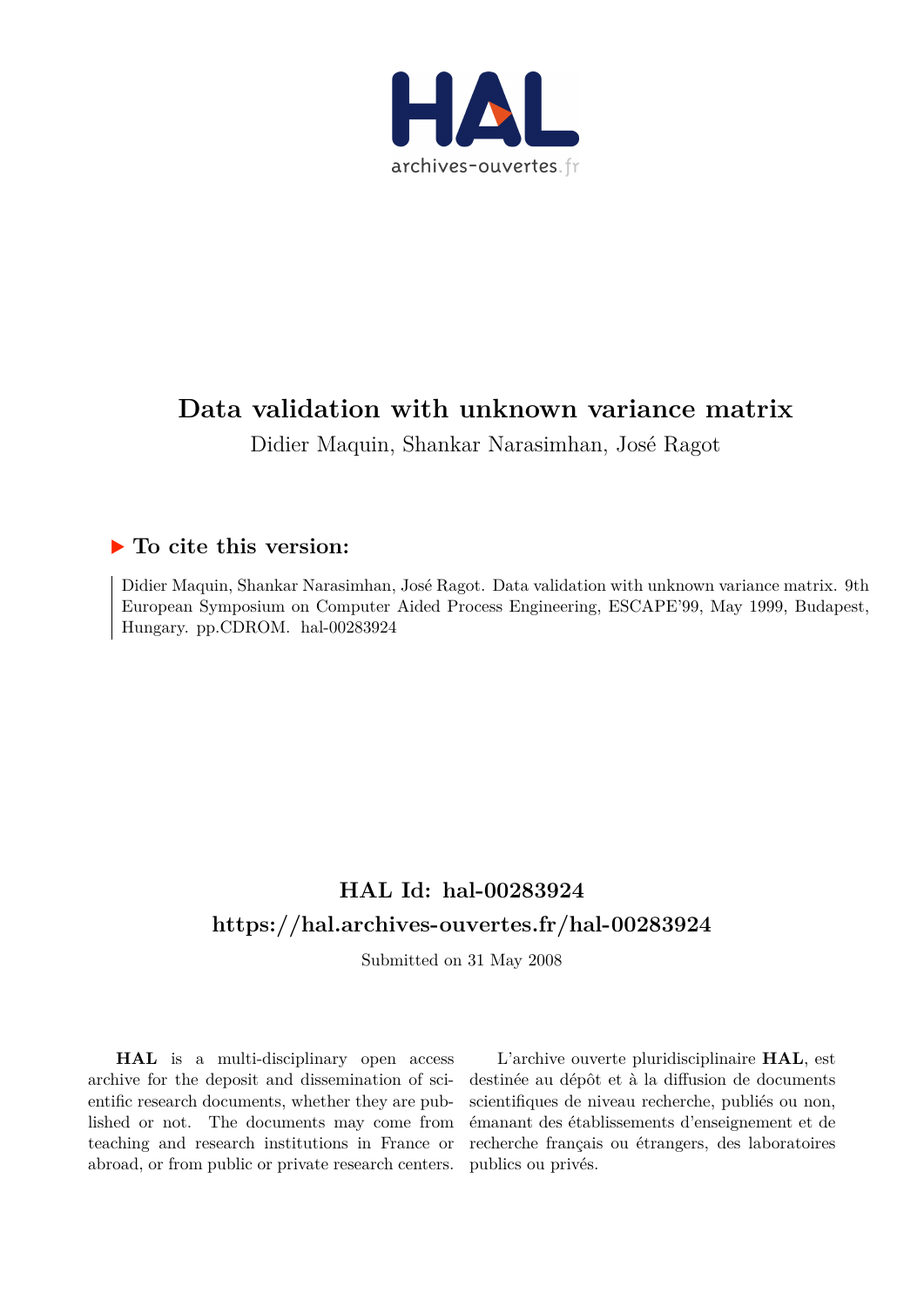# **Data validation with unknown variance matrix**

D. Maquin†, S. Narasimhan‡, J. Ragot†

†Centre de Recherche en Automatique de Nancy, Institut National Polytechnique de Lorraine 2, Avenue de la Forêt de Haye - 54 516 Vandoeuvre - France

> ‡Department of Chemical Engineering, Indian Institute of Technology, Chennai, 600 036 - India

#### **Abstract**

The data validation consists in obtaining an estimation of the true values of process variables that respect the balance equations. Generally, the procedure needs the knowledge of the variance of the measurement errors; unfortunately, in most situations, we only have a rough estimation of this variance and therefore the data validation procedure gives results depending on this poor estimation. A pioneer work of Almasy and Mah (1984) presents a solution to this problem based on the analysis of the constraint residuals. Darouach *et al.* (1989) developed a slighty different approach based on a maximum likelihhod estimator. Here we present a direct method that simultaneously estimates the variances of the measurement errors and reconciles the data with respect to the balance equations. Some numerical results illustrate the efficiency of the proposed method.

*Keywords:* Data validation, Variance estimation, Balance equations, Analytical redundancy.

#### **Introduction**

Most of the data validation techniques are based on the assumption that the measurement errors are random variables obeying a known statistical distribution. Almost without exception, the techniques use a given variance matrix of the measurement errors. However, in most practical situations, this matrix is unknown. The problem of estimating simultaneously the measurements and their variances has already been investigated. Almasy and Mah (1984) have proposed a method that is based on the sample evaluation of the variance matrix of the residuals. More precisely, they minimize the sum of squares of the off-diagonal elements of the measurement error variance matrix subject to the constraint that links this variance to that of the residuals. This method gives an analytical solution and doesn't make any hypothesis on the statistical distribution of measurement errors. Based on this idea, Darouach *et al.* (1989) have also proposed a method of estimating the variance matrix that is based on the maximum likelihood estimator method and makes use of the model constraints and the statistical properties of the residuals. More recently, Keller and Darouach (1998) have enhanced the previous method and proposed to estimate some off-diagonal elements of the measurement error variance matrix due to correlated measurements. The method proposed in this paper is inspired from the last but one cited work of Darouach. The measurement error variance matrix is estimated by using a maximum likelihood estimator, however this estimation is constrained by the process model only and doesn't require a sample evaluation of the residual variance.

The paper is organized as follows. After this short introduction, the second section states the problem in the case of linear steady-state process operating around a given point. The proposed solution is described in the third section. In the fourth section, it is extended to the case of several steady-state operating points. Some numerical results, presented in the fifth section, illustrate the efficiency of the proposed method.

#### **Statement of the problem**

Let us consider a process, under steady state conditions, characterized by the vector of state variable *X* \* . The measurement equation is taken as:

$$
X_i = X^* + e_i
$$
  $i = 1,..., N$   $X^* \in \mathbb{R}^{\nu,1}$  (1a)

where *N* is the number of measurements,  $e_i$  the measurement errors considered as independant, centered and with a variance matrix *V*.

The model of the process is:

$$
AX^* = 0 \qquad A \in \mathbf{R}^{p.v} \qquad (1b)
$$

The probability density function of the measurement errors is chosen as:

$$
P(e) = (2\pi)^{-Nv/2} \prod_{i=1}^{N} |V|^{-1/2} \exp\left(-\frac{1}{2} \left(e_i^T V^{-1} e_i\right)\right) \tag{2}
$$

that leads to the likelihood function of the estimations  $\hat{X}$  :

$$
L(\hat{X}) = (2\pi)^{-N_V/2} \prod_{i=1}^{N} |V|^{-1/2} \exp\left(-\frac{1}{2} \|X_i - \hat{X}\|_{V^{-1}}^2\right) \tag{3}
$$

A simplification is proposed by defining the moment matrix: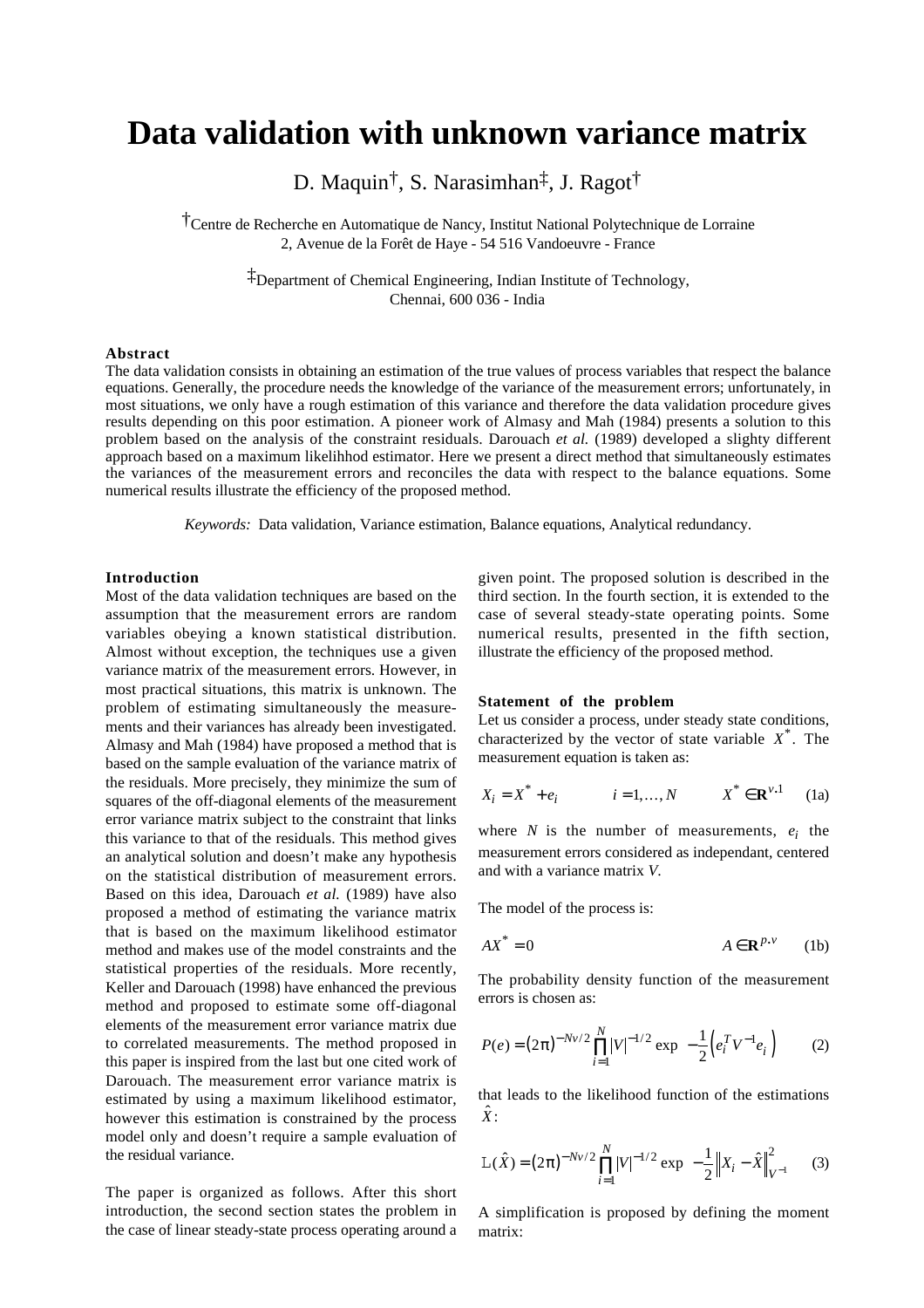$$
M(\hat{X}) = \sum_{i=1}^{N} e_i e_i^T = \sum_{i=1}^{N} (X_i - \hat{X}) (X_i - \hat{X})^T
$$
 (4)

Thus combining (3) and (4) and using the trace operator (Tr) gives:

$$
L(\hat{X}) = (2\pi)^{-Nv/2} \prod_{i=1}^{N} |V|^{-1/2} \exp\left(-\frac{1}{2} \operatorname{Tr}\left(V^{-1} M(\hat{X})\right)\right) (5)
$$

Therefore, the problem of simultaneous estimation of the state variables and the measurement error variance matrix comes down to maximize the likelihood function (5) with respect to  $\hat{X}$  and V and subject to the model constraint (1b).

This maximization is equivalent to the solving of the following problem:

$$
\begin{cases}\n\min_{\hat{X}, V} \phi = \frac{N}{2} \text{Log}|V| + \frac{1}{2} \text{Tr}\left(V^{-1} M(\hat{X})\right) \\
\text{s.t.} \quad A\hat{X} = 0\n\end{cases} \tag{6}
$$

#### **General solution of the problem**

From (6), let us define the Lagrangian

$$
L = \phi + \lambda^T A \hat{X} \qquad \lambda \in \mathbf{R}^{p,1} \qquad (7)
$$

The conditions of stationarity for the Lagrangian (7) are expressed as:

$$
\begin{cases}\n\frac{\partial L}{\partial \hat{X}} = V^{-1} \sum_{i=1}^{N} (\hat{X} - X_i) + A^T \lambda = 0 \\
\frac{\partial L}{\partial V} = \frac{N}{2} V^{-1} - \frac{1}{2} V^{-1} M(\hat{X}) V^{-1} = 0 \\
\frac{\partial L}{\partial \lambda} = A\hat{X} = 0\n\end{cases}
$$
\n(8)

The system (8) is non-linear, so no analytical solution may be found. A solution based on a hierarchical calculus using the method of relaxation may be proposed. From (8b), one obtains:

$$
V(\hat{X}) = \frac{1}{N} M(\hat{X})
$$
\n(9)

In that expression, the variance matrix depends on the state variable estimations. Equations (8a) and (8c) allow the state variable estimation to be expressed as:

$$
\hat{X} = \left(I_v - V(\hat{X})A^T \left(AV(\hat{X})A^T\right)^{-1} A\right) \overline{X}
$$
\n(10a)

where:

$$
\overline{X} = \frac{1}{N} \sum_{i=1}^{N} X_i
$$
\n(10b)

Equation (10a) clearly shows that the state variable estimations depend on the variance matrix.

Then, for solving the non-linear system (8), the following algorithm is proposed:

- 1)  $k = 0$ . Select initial values:  $\hat{X}_k = \overline{X}$
- 2) Compute the moment matrix  $M(\hat{X}_k)$  from (4)
- 3) Deduce the variance matrix  $V(\hat{X}_k)$  from (9)
- 4) Compute the new estimation according

$$
\hat{X}_{k+1} = \left(I_v - V(\hat{X}_k)A^T \left(AV(\hat{X}_k)A^T\right)^{-1}A\right)\overline{X}
$$

5) According to a convergence test, decide to stop or change *k* to *k*+1 and go to step 2.

#### **Extension to several steady-state points**

In real process operation, the operating points are continuously undergoing changes and steady-state is, in fact, almost never attained. On a practical point of view, steady-state has meaning only within the time interval that is considered. Therefore, it is interesting for state and variance estimation purpose, to consider sequences of measurements corresponding to different operating points even if these sequences are very short. The proposed method may be extended to that case. If we carry out *p* series of measurements, each involving  $N_i$ measurements around an operating point  $X_j^*$ representing a steady-state operating point of the process, the set of measurements can then be written as:

$$
X_{ij} = X_j^* + e_{ij} \qquad i = 1, ..., N_j \qquad j = 1, ..., p \quad (11a)
$$

These measurements are then linked by the model:

$$
AX_j^* = 0 \t j = 1,...,p \t (11b)
$$

With  $N$ , the total number of measurements  $(N = \sum_{j=1}^{p} N_j)$ , the probability density function of the errors is defined by:

$$
P(e) = (2\pi)^{-Nv/2} \prod_{j=1}^{p} \prod_{i=1}^{N_j} |V|^{-1/2} \exp\left(-\frac{1}{2} \left(e_{ij}^T V^{-1} e_{ij}\right)\right)
$$
(12)

Defining a moment matrix for each operating point:

$$
M(\hat{X}_j) = \sum_{i=1}^{N_j} e_{ij} e_{ij}^T = \sum_{i=1}^{N_j} \left( X_{ij} - \hat{X}_j \right) \left( X_{ij} - \hat{X}_j \right)^T
$$
(13)

The maximization of the corresponding likelihood function of the estimations leads to the following problem: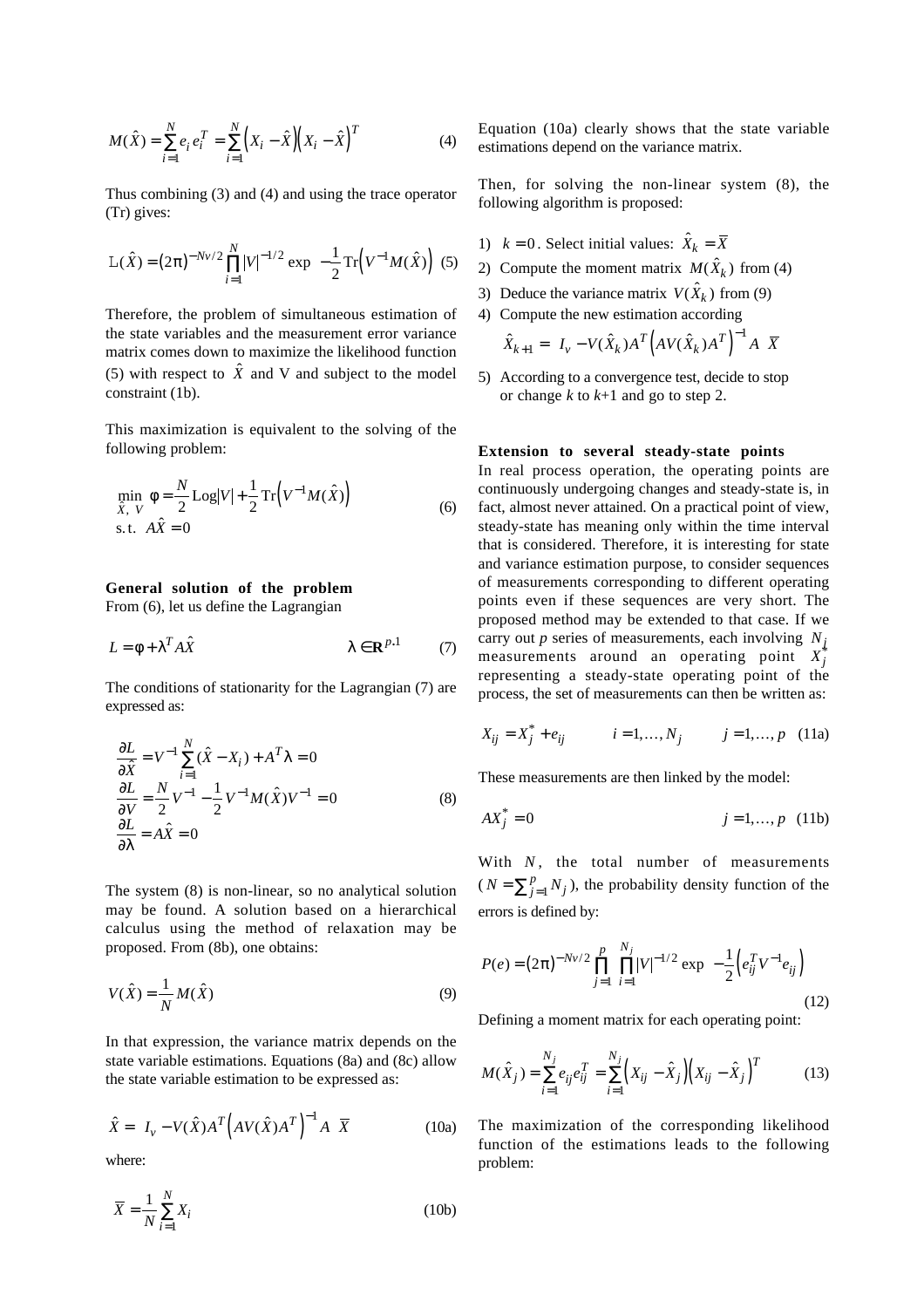$$
\begin{cases}\n\min_{\hat{X}_j, V} \phi = \frac{N}{2} \text{Log}|V| + \frac{1}{2} \sum_{j=1}^p \text{Tr}(V^{-1} M(\hat{X}_j)) \\
\text{s.t. } A\hat{X}_j = 0 \qquad j = 1, ..., p\n\end{cases}
$$
\n(14)

The associated Lagrangian may be written as:

$$
L = \phi + \sum_{j=1}^{p} \lambda_j^T A \hat{X}_j
$$
 (15)

Its first order stationarity conditions constitute a nonlinear system that defines the searched solution:

$$
\begin{cases}\n\frac{\partial L}{\partial \hat{X}_j} = V^{-1} \sum_{i=1}^{N_j} (\hat{X}_j - X_{ij}) + A^T \lambda_j = 0 & j = 1, ..., p \\
\frac{\partial L}{\partial V} = \frac{N}{2} V^{-1} - \frac{1}{2} V^{-1} \sum_{j=1}^{p} M(\hat{X}_j) V^{-1} = 0 & (16)\n\end{cases}
$$

$$
\frac{\partial L}{\partial \lambda_j} = A\hat{X}_j = 0 \qquad j = 1, ..., p
$$

As previously, equation (16b), together definition (13), gives the expression of the variance matrix:

$$
V(\hat{X}) = \frac{1}{N} \sum_{j=1}^{p} M(\hat{X}_j)
$$
 (17)

and equations (16a) and (16c) allow, for each operating point *j*, the state variable estimation to be expressed as:

$$
\hat{X}_j = \left(I_v - V(\hat{X})A^T \left(AV(\hat{X})A^T\right)^{-1} A\right) \overline{X}_j
$$
\n(18a)

where 
$$
\overline{X}_j = \frac{1}{N_j} \sum_{i=1}^{N_j} X_{ij}
$$
 (18b)

Then, the solution of the non-linear system (16) may be obtained using a hierarchical calculus which scheme is presented figure 1.



Figure 1 : Hierarchical estimation

#### **Simulation experiments**

Let us consider the carriage network made up of four process units and eight streams represented on figure 2:



Figure 2 : A carriage network

The incidence matrix of the corresponding graph that describes the model of the process may be written as:

| $A = \begin{pmatrix} 1 & -1 & -1 & 0 & 0 & 0 & 1 & 0 \\ 0 & 1 & 0 & -1 & -1 & 0 & 0 & 0 \\ 0 & 0 & 1 & 0 & 1 & -1 & 0 & 0 \\ 0 & 0 & 0 & 0 & 0 & 1 & -1 & -1 \end{pmatrix}$ |  |  |  |  |
|-----------------------------------------------------------------------------------------------------------------------------------------------------------------------------|--|--|--|--|
|                                                                                                                                                                             |  |  |  |  |
|                                                                                                                                                                             |  |  |  |  |

For the first trial, 100 measurements of the eight variables have been simulated around a single operating point. This point is described by:

$$
X^* = (15.0 \quad 7.5 \quad 12.5 \quad 3.5 \quad 4.0 \quad 16.5 \quad 5.0 \quad 11.5)^T
$$

The variance of the measurement errors have been chosen equal to:

$$
dV = (3.0 \quad 0.9 \quad 2.4 \quad 0.2 \quad 0.5 \quad 5.7 \quad 0.3 \quad 1.6)^T
$$

The table 1 shows the estimation results for *N*=100. Since the "measurement errors" are precisely known in the simulation experiments, we are able to compute the true variance matrix of measurement errors based on the sample population. Therefore, in order to appreciate the quality of the variance estimation, the sample variances of the *N* repeated measurements have been calculated ; they are also given in the last column of table 1. Notice that this calculus is possible in that case as measurements concern a unique steady-state operating point. Of course, this kind of "verification" cannot be done in the general case.

There is a good correspondence between sample standard deviation of the measurements and their estimation. Of course, when the number of measurement is increasing, one obtains a better approximation.